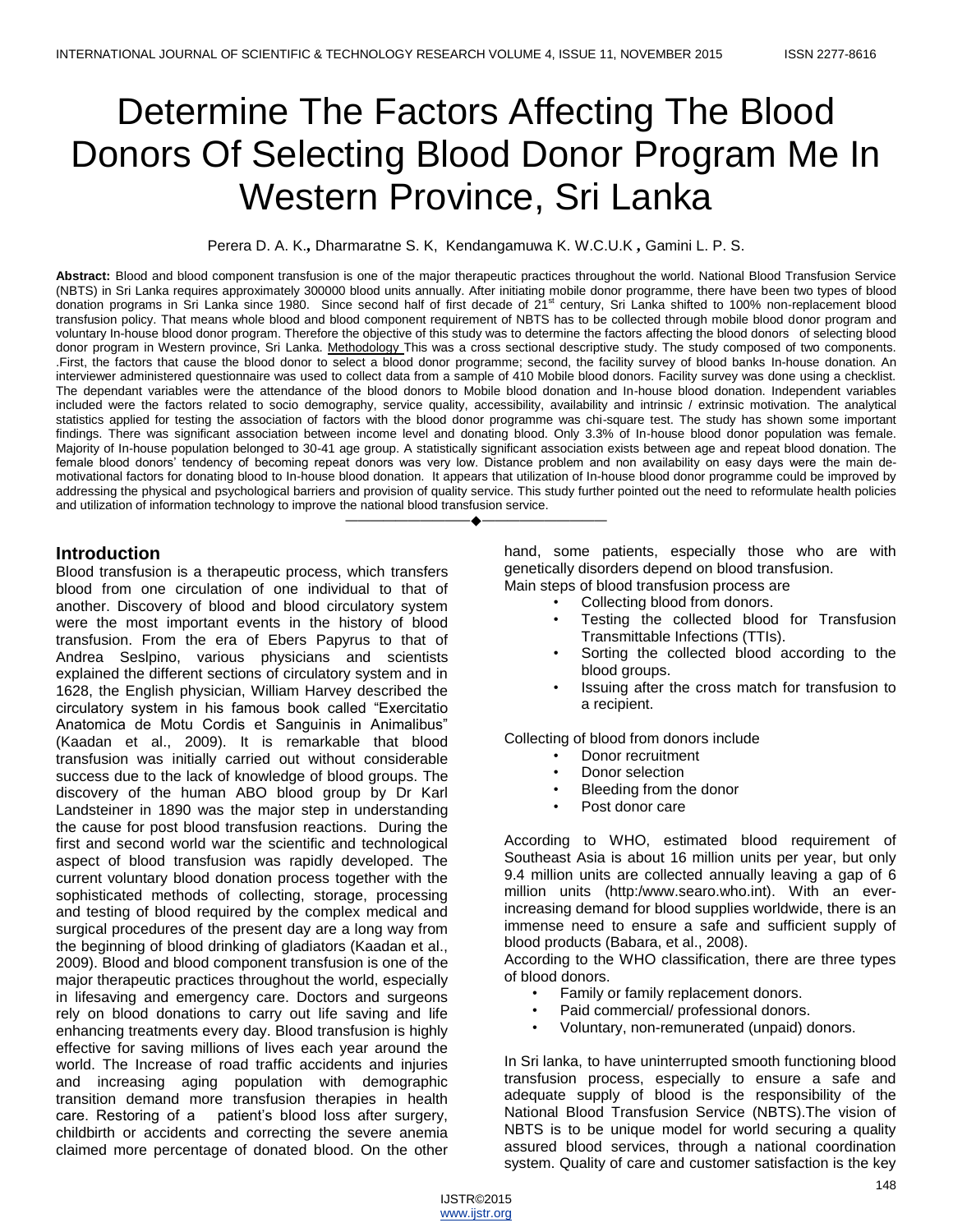aspects of modern health care. Quality is vital to meet the customer satisfaction. "Degree of adherence to the standards consistent with current professional knowledge" is a general definition of quality. One of the most simplest and appropriate is "fitness for purpose". The definition used by the WHO in guidelines of quality assurance programme for blood transfusion services (1993) is "The consistence and reliable performance of services or product in conformity with specified standards". A Quality based approach in all procedures ensures maximum safety for recipients, donors, staff, and maximum clinical effectiveness of the products (Guidelines and principles for safe blood transfusion practice, WHO 2002). Other than quality, responsiveness is a key aspect of customer satisfaction. Both donors and recipient are customers of NBTS. According to Dr R. M. Bindusara ,the former director of NBTS, blood transfusion started in Sri Lanka in late 1950s. Initially it was confined to the National hospital with the limited In-house donor facility. In 1968, the hospital based regional blood bank system started and accepted replacement donations both free and paid in those centers as In-house donation. Paid donations discontinued and voluntary blood donation has been encouraged since 1979. In 1980, mobile blood donation programme was initiated.

After initiating mobile donor programme, there have been two types of blood donation programs in Sri Lanka since 1980.

1. In-house Blood Donor Program

2. Mobile Blood Donor Program

#### **In-house Blood Donor Program**

Replacement blood donation as well as voluntary nonremunerated donation was initially accepted at In-house blood donor programme. After the discouragement of replacement blood donation, In-house blood collection dramatically reduced. It currently claims only about 10% of total blood collection

|  |  | <b>Table 1, NBTS statistics- blood collection in Sri Lanka 1998</b> |  |  |  |  |  |
|--|--|---------------------------------------------------------------------|--|--|--|--|--|
|--|--|---------------------------------------------------------------------|--|--|--|--|--|

|                           | Units  | Percentage |
|---------------------------|--------|------------|
| In-house blood collection | 108669 | 80.15%     |
| Mobile blood collection   | 29933  | 19.85%     |
| Total collection          | 135572 | 100.0%     |

*Table 2, Blood Collection composition of hospitals in Western Province relevant to study setting in 2012 (source - monthly return, Hospital blood bank).*

|                                     | <b>Blood Collection</b> |                 |  |
|-------------------------------------|-------------------------|-----------------|--|
| Hospital                            | Mobile (%)              | In-house $(\%)$ |  |
| <b>BH Panadura</b>                  | 1119 (87.2)             | 164 (12.2)      |  |
| <b>GH Kaluthara</b>                 | 5909 (96.6)             | 207(3.4)        |  |
| <b>BH Horana</b>                    | 715 (70.5)              | 298 (29.5)      |  |
| Kethumath women's Hospital Panadura | 1838 (94.3)             | 111(5.7)        |  |
| TH Ragama                           | 10187 (94.1)            | 613(5.9)        |  |
| DGH Gampaha                         | 2874 (82.2)             | 513 (17.8)      |  |
| <b>GH Negambo</b>                   | 3546 (92.5)             | 290 (7.5)       |  |
| <b>BH Wathupitiwala</b>             | 3029 (91)               | 299(9)          |  |
| <b>TH Colombo South</b>             | 1496 (74.1)             | 521 (25.9)      |  |
| <b>BH Awissawella</b>               | 855 (56.3)              | 661 (43.7)      |  |
| Total                               | 31568(89.5)             | 3677(10.5)      |  |

In- house blood collection is vital to having autologus blood donation, aphaeresis blood donation and regular donor panel.

#### **Mobile Blood Donor Program**

Mobile blood donor sessions are conducted by various organizations or individuals in the community, mainly as a charity or a religious program. The premises may be a religious place, a school, a community centre, a private house and public places like market or private/government institution. In mobile blood donor programmes, blood donors recruiting, recalling and providing basic facilities are carried out by the mobile organizers. A team of health care workers from the blood bank visits the place. Donor

selection, blood collection, and post donor care for adverse donor reaction are the main responsibilities of the team. Some organizations/ individuals organized mobile sessions annually at the same place but others are irregular. In mobile donor programme donor satisfaction is depends on both mobile organizers and facility provided at mobile sessions as well as on health staff participating in the session. In-house donor programme, donor satisfaction totally depends on blood bank staff and facilities provided by the system.

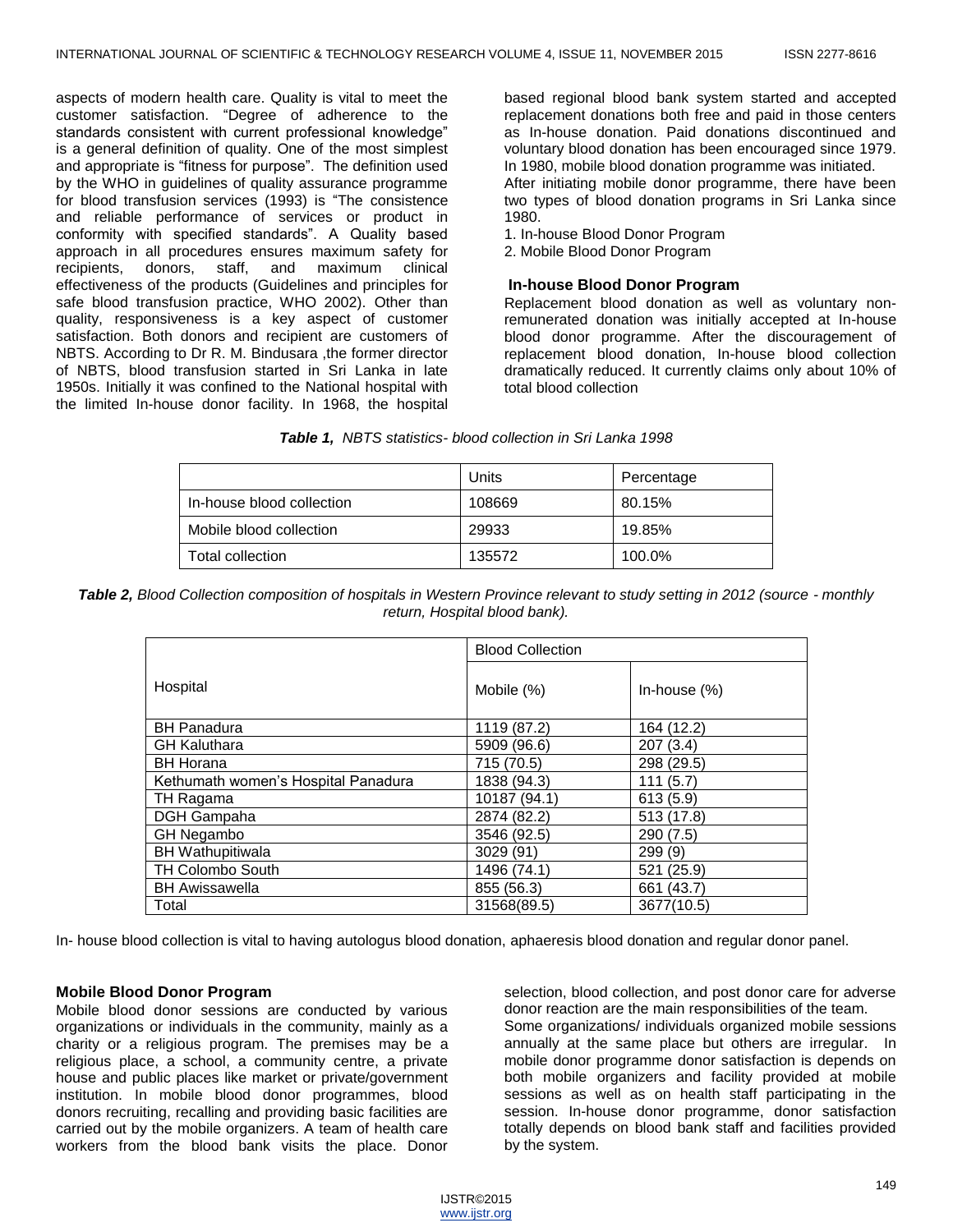#### **The problem**

However, proper data of in-house donor capacity is not available, it is estimated that more than 200000 units per year exists. However, current utility is less than 20% of inhouse donor capacity, which means wastage of human resources, materials and time. Shortage of blood and unmet need (postponement of surgeries or therapeutic procedures) are not uncommon. However, these problems are not highlighted because relevant data usually is not recorded, reported or collected. Mobile donor campaigns cause seasonal shortage and overstocks. Most of the Buddhist religious organizations and communities organize mobile blood donations during the Vesak and Poson(May and June) seasons. During this period, most of the blood banks are overstocked. The expenditures of processing these extra units of blood, which may sometimes have to be discarded, affect the cost effectiveness of service. On the other hand, people are reluctant to donate blood during months of April and December due to the festival season . This burden becomes aggravated during April and December due to increased demand of blood for higher number of casualties. This scenario of mismatch between demand and supply arises because NBTS depends more on mobile blood donations.

#### **Justification**

Since second half of first decade of 21<sup>st</sup> century, Sri Lanka shifted to 100% non-replacement blood transfusion policy. That means whole blood and blood component requirement of NBTS has to be collected through mobile blood donor program and voluntary In-house blood donor program. Sri Lanka has a considerably strong mobile donor program with various and different issues, which adversely affect the patient care services and program management. At the same time a well structured but underutilized In-house donor program exists. Strengthening and empowering of Inhouse donor program should be attended to minimize the

| or not of the collected unough mobile blood donor<br>program and voluntary In-house blood donor program. Sri<br>Lanka has a considerably strong mobile donor program with<br>various and different issues, which adversely affect the<br>patient care services and program management. At the<br>same time a well structured but underutilized In-house<br>donor program exists. Strengthening and empowering of In-<br>house donor program should be attended to minimize the |                  | Blood donation to mobile donor<br>donation to in-house donor prograr<br>variable<br>of this study.<br>categorized according to socio demo<br>related factors, accessibility related<br>related factors and Motivational facto<br>Table 3 Independent variables |                                                                                                                                |  |
|--------------------------------------------------------------------------------------------------------------------------------------------------------------------------------------------------------------------------------------------------------------------------------------------------------------------------------------------------------------------------------------------------------------------------------------------------------------------------------|------------------|----------------------------------------------------------------------------------------------------------------------------------------------------------------------------------------------------------------------------------------------------------------|--------------------------------------------------------------------------------------------------------------------------------|--|
| Factor                                                                                                                                                                                                                                                                                                                                                                                                                                                                         |                  | Variable                                                                                                                                                                                                                                                       |                                                                                                                                |  |
| 1. Socio demographic                                                                                                                                                                                                                                                                                                                                                                                                                                                           |                  | Age<br>Sex<br>Race<br>Religion<br>Education<br>Occupation<br>Income level                                                                                                                                                                                      |                                                                                                                                |  |
| 2. Service Quality related                                                                                                                                                                                                                                                                                                                                                                                                                                                     | counseling       | Poor reception                                                                                                                                                                                                                                                 | Lack of privacy in donor<br>Physical environment<br>Poor maintain of records<br>Lack of database<br>Lack of donor appreciation |  |
| 3. Accessibility                                                                                                                                                                                                                                                                                                                                                                                                                                                               | transport issues |                                                                                                                                                                                                                                                                | Distance problem and<br>Lack of direction                                                                                      |  |
| Delays in service provision                                                                                                                                                                                                                                                                                                                                                                                                                                                    |                  |                                                                                                                                                                                                                                                                |                                                                                                                                |  |

existing gap between demand and supply of blood and to address other issues. Benefits of In-house donor program should be disclosed. To change the present behavior, Knowledge, beliefs, values and attitudes of blood donors' relevant factors towards blood donation and selecting blood donor program should be carefully studied because, most of the people donate blood at mobile donor programmes having less attraction towards In-house donor programmes. Therefore studying the behavior of blood donors in Sri Lankan context is a present requirement. Very less research data is available for Sri Lanka on this important area of the blood donation. Therefore, it is essential to know the factors affecting the blood donors of selecting donor program for successful launching of voluntary In-house donor motivation, education and recruitment programs. No research data is available for Sri Lanka on this important area. Therefore, this information is very valuable for successful management of In-house blood donor program.

# **Objectives**

1. To determine the factors affecting the blood donors of selecting blood donor program in Western province, Sri lanka.

2.To evaluate the available donor education, motivation& recruiting programs of In-House blood donor program of government hospital blood banks in Western province, Sri lanka

# **Methodology**

programme and blood m were the dependant independent variables ographic, service quality factors, and availability related factors and Motivational factors.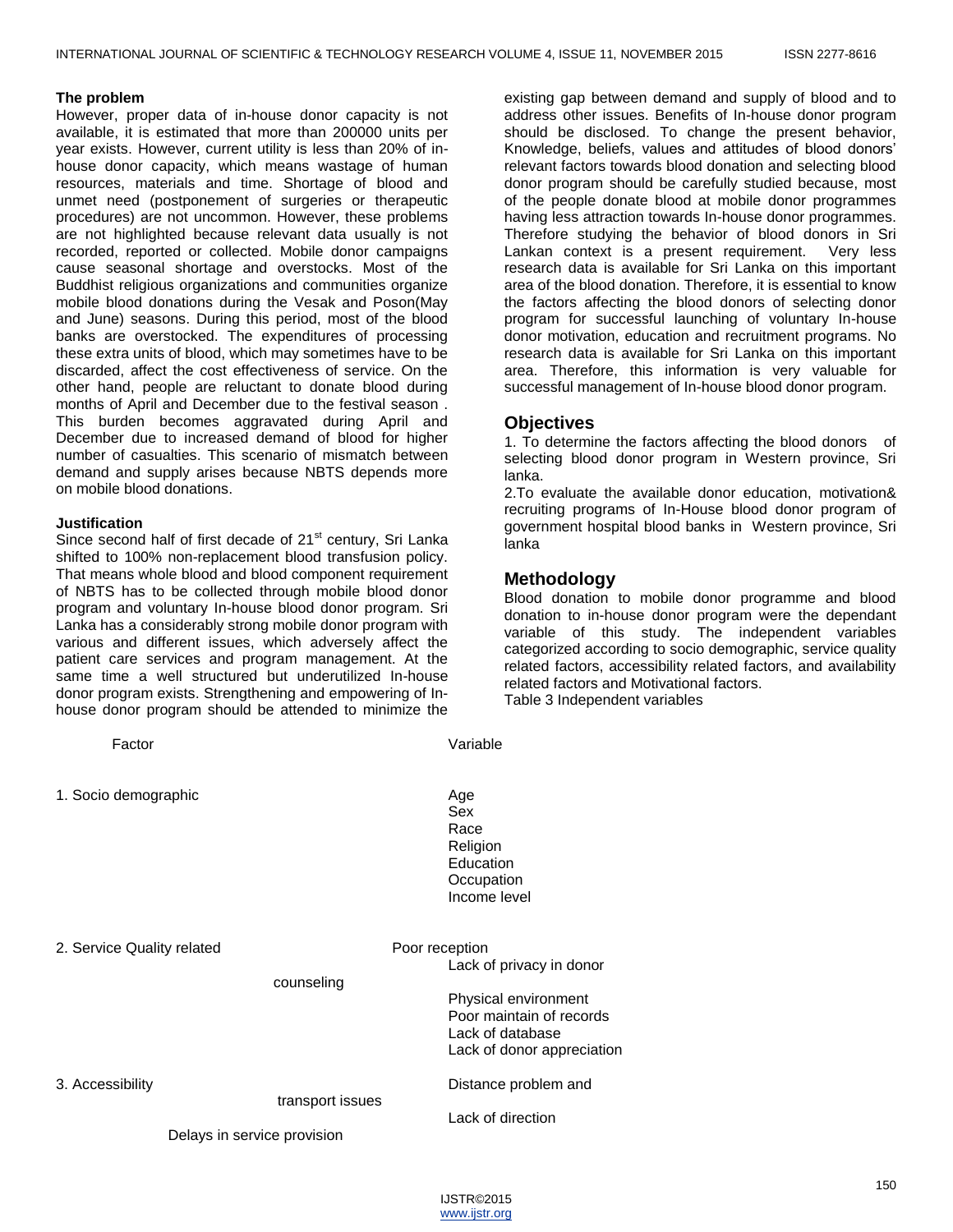4. Availability Lack of regular service

community

5. Intrinsic motivation **Fear** to hospital setup Altruism Self- interest **Beliefs** Religious value 6.Extrinsic motivation **Recognition Recognition** among the

Opening hours

Peer pressure Influence of media, employer And gift and remunerations

This study was descriptive cross sectional study. The data was collected over the period of one month from 1st of August 2013 31st August 2013. Ethical clearance was obtained from the ethics review committee, faculty of medicine, university of Colombo. The study was completed within the period of six months. This study was carried out in western province. It includes Colombo, Gampaha and Kalutara districts. All government hospitals blood banks with facility of in-house blood donor programme and mobile blood donor programme in western province. (Excluded Cancer institute Maharagama due to its unique nature of blood donor programs.)

| Gampaha district -          | DGH Gampaha<br>DGH |
|-----------------------------|--------------------|
| Negombo                     |                    |
|                             | TH Ragama<br>BН    |
| Watupitiwala                |                    |
| Colombo district -<br>South | <b>TH Colombo</b>  |
|                             | BН                 |
| Avissawella                 |                    |
| Kalutara district -         | <b>BH Panadura</b> |
|                             | <b>BH Horana</b>   |
|                             | Kethumathi         |
| Women's Hospital,           |                    |
|                             | Panadura           |
|                             | GH Kalutara        |

The study population was all mobile blood donors of nine mobile donor sessions organized by the government hospital blood banks in western province during the study period. Mobile sessions were selected randomly after mobile schedules available of all blood bank .All participants were given information sheet in relevant language (Sinhala, Tamil, and English) to them and informed written consent was taken. Donor - Person who comes to the donor session and accepted as an eligible donor.

Exclusion criteria - Blood donors who were not given the consent. Expected sample size was 422. (According to mobile donor statistics average donors per mobile-50) Sample size calculated according to the standard formula (Lwanga & Lemeshow 1991)  $S = Z^2P(1-P)/d^2$ 

#### **Study Instruments**

Two study instruments were used in the study.

1. Interview or administrated Questionnaire for mobile blood donors

2. A Check List

Questionnaire - Interviewer administrated Questionnaire include

- 1. Socio –demographic details
- 2. Service quality related factors
- 3. Accessibility related factors
- 4. Availability related factors
- 5. Motivational factor

It was based on the concept, studies done in the past and some were adapted from the other researches. The Questions were included in order to tally with the conceptual framework. Easily understood, simple questions were included and great care was taken to enhance the specificity. Instructions about how to ask and how to skip the Questions were clearly mentioned in the Questionnaire. The Questionnaire is administrated to a blood donor who is in a some stage of anxiety and without disturbing process of blood donation. The minimum number of questions and more close-ended structured type question were designed. Questionnaire was planned in English and then translated in to Sinhala. An expert translator translated the Questionnaire in English to Tamil.

#### **Check List**

A Checklist was prepared to record information of direct observation on the availability of facilities related to blood donors recruiting, retention and recall in in-house donor program. The Checklist was developed based on NBTS, WHO, BTS (British Transfusion Service), National Health Quality Guidelines and The Manual of Management, health care institutions Ministry of health, 1995.

- The Checklist included
- 1. Opening hours of in-house donor programme
- 2. Availability of donor records and registers essential for in-
- house donor's recruitment, retention and recall.
- 3. Basic facilities available for in-house donors
- 4. Available donor recall methods
- 5. Availability of donor awareness programmes

#### **Data collection**

Nine mobile campaigns were visited during the period from first of August to thirtieth August 2013 for data collection from blood donors .Six mobile campaigns from Gampaha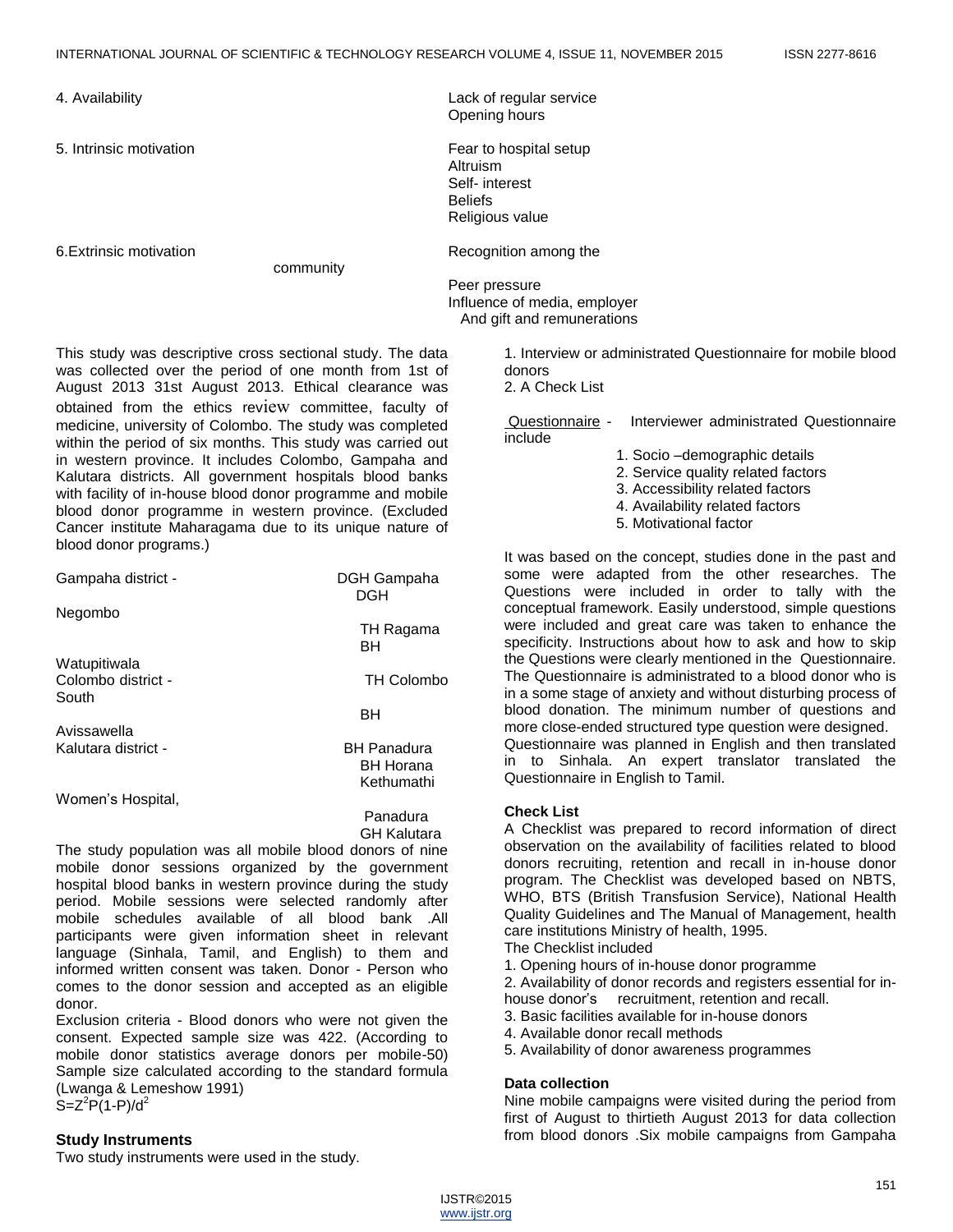district, two from Kalutara district and one from Colombo district.

#### **Facility survey**

Priliminery investigator visited all 10 blood banks in Western province have both in-house and mobile donor programme. Administrative permission was taken from director, NBTS and consent was obtained from MOICs and nurse in charges of respective blood banks. Relative data were collected by observing and interviewing MOICs, nurse in charges and check list was completed.

#### **Processing and analysis of data**

Each completed questionnaire was double checked by the interviewer at the time of data collection. A random spot checks were conducted. Before entering to the computer, each questionnaire was checked again. The data of precoded questionnaire were entered by using IBM SPSS statistics version 20. Error occurring during the process of data entry was prevented by using check files. SPSS version 20 was used for analyze the data.

# **Results**

This chapter consists the quantitative results of the analysis. Quantitative results were obtained from two components.

1. Interviewer administered questionnaire of blood donors.

2. Facility survey.

#### **1 Results of blood donor Questionnaire**

In the first phase of the study, 410 blood donors were interviewed using the interviewer-administered interviewed using the interviewer-administered questionnaire. 15 responded questionnaires were removed from further analysis due to incompleteness According to gender 303 among the 395 respondents were male and 92 were female, respective percentages were 76.7 and 23.3%. Distribution of respondents according to their marital state were 69% married, 30.2% unmarried and 0.8% divorced. When consider the level of education 49.2% of male and 50% of female had studied up to the GCE ordinary level. Only 6.6% were graduated of both male and female respondents. 229 out of 395 respondents (57.9%) were permanently employed. 66.7% male respondents were employed in permanent jobs. But only 29.3% of female respondents had permenet jobs. When consider distribution of permanently employed respondents according to their employment sector, 32.5% were employed in state sector. The pattern of blood donation (how often) was categorized according to regularly, once a year, less than once a year and unable to say. Only 10 respondents from state sector employment and 24 respondents from private sector employment had donated blood regularly.33 respondents from private sector employment and 22 respondents from state sector employment had donated blood once a year. There is no statistically significance association between pattern of blood donation and sector of employment.

(Chi Square Value =  $4.066$ , df = 3, Significance level =  $0.05$ , P value =  $0.254$ ) When consider distribution of respondents according to their level of income (n=395) 138 (34.8%) out of 395 respondents belong to SLR 15000 – 25000 income level. The percentage of respondents with level of income below SLR7500 is 14.7%. 22(5.6%) out of 395 respondents were above SLR 50000 income level.

| <b>Table 4,</b> Relationship between level of income and In-house blood Donation ( $n=395$ ) |                              |                                        |       |       |       |  |  |  |
|----------------------------------------------------------------------------------------------|------------------------------|----------------------------------------|-------|-------|-------|--|--|--|
|                                                                                              | In-house Donation<br>Total   |                                        |       |       |       |  |  |  |
|                                                                                              |                              |                                        | Yes   | No    |       |  |  |  |
|                                                                                              |                              | Count                                  | 14    | 92    | 106   |  |  |  |
|                                                                                              | than<br>Rs.<br>Less<br>15000 | % within monthly income                | 13.2% | 86.8% | 100%  |  |  |  |
| Monthly                                                                                      |                              | $\%$<br>within<br>In-house<br>Donation | 15.1% | 30.6% | 26.9% |  |  |  |
| income                                                                                       |                              | Count                                  | 79    | 210   | 288   |  |  |  |
|                                                                                              | 15000 and<br>Rs.<br>Above    | % within monthly income                | 27.4% | 72.6% | 100%  |  |  |  |
|                                                                                              |                              | %<br>within<br>In-house<br>Donation    | 84.9% | 69.4% | 73.1% |  |  |  |
|                                                                                              |                              | Count                                  | 93    | 302   | 395   |  |  |  |
| Total                                                                                        |                              | % within monthly income                | 23.6% | 76.4% | 100%  |  |  |  |
|                                                                                              |                              | ℅<br>within<br>In-house<br>Donation    | 100%  | 100%  | 100%  |  |  |  |

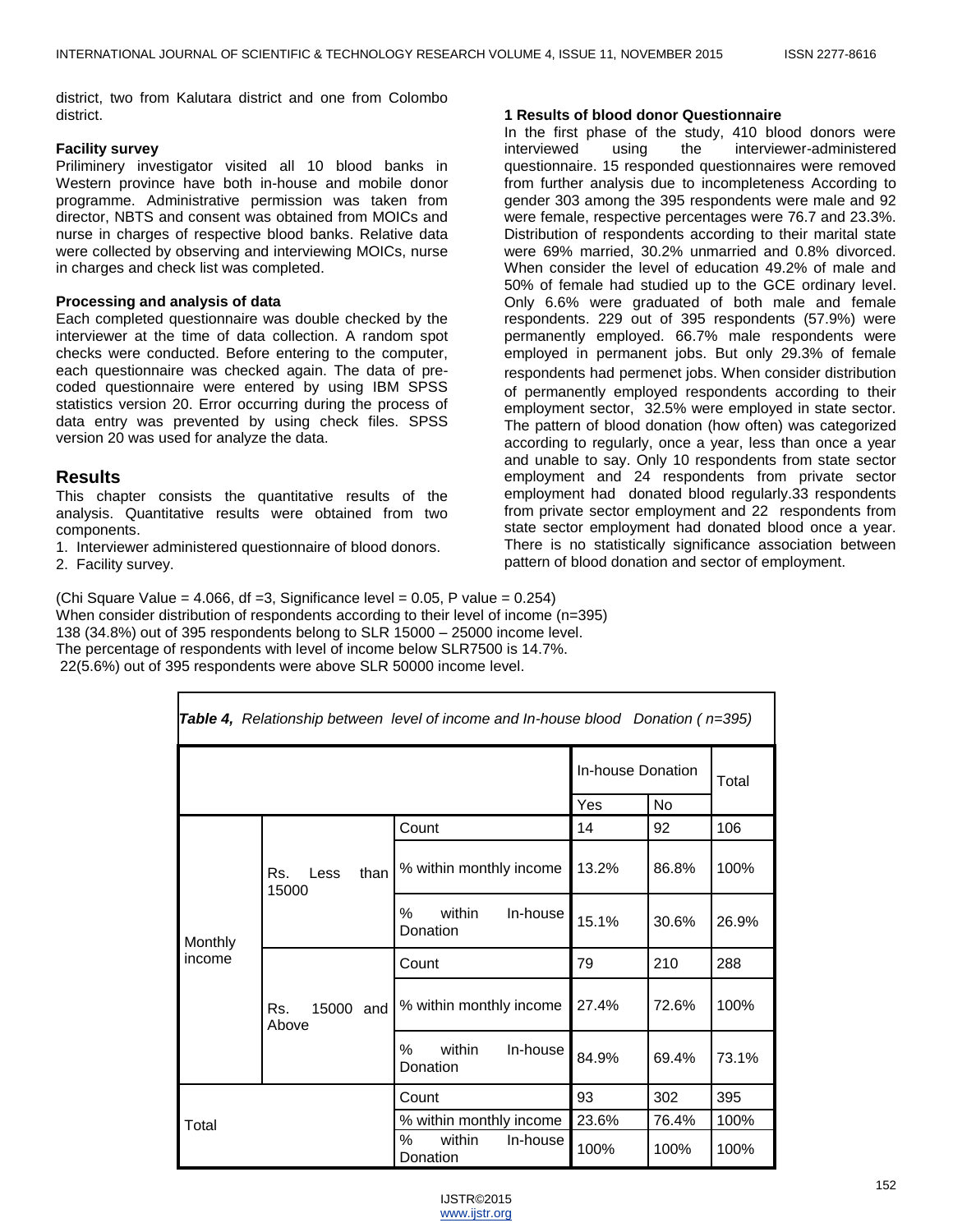Majority of respondents ( 84.9%) who had donated blood to In-house donor programme, their level of income was SLR 15000 and above. There is statistically significance difference in level of income and In-house blood donation at 0.05 level of significance. (Chi Square Value =  $8.692$ , df = 1, P value = 0.003) 269 (68.1%) among 395 respondents have donated blood previously (i. e. repeat donors).126 (31.9%) were first time donors among the respondents. 43.7% of male repeat blood donors had donated blood more mthan four times and 10.7% had donated more than ten times. Only 7% of female repeat blood donors had donated blood more than four times and no female donors had donated blood ten times.( Chi square =  $23.786$ , df =  $4$ , level of significance =  $0.01$ , P value =  $0.00$ ) 226 (84%) out of 269 respondents who had donated blood previously were male.43 (16%) out of 269 respondents who had donated blood previously were female.75 (33.2%) of male respondents donated blood once a year and 55 (24.3%) donated regularly. Only 14% of female respondents donate

blood regularly. Only 22.7% respondents both males and females had donated regularly. There is no statistically significant difference in pattern of blood donation and Gender at 0.05 level of significance. (Chi square value = 4.122, df = 3, P value =  $0.249$ ) 93 (23.5%) among 395 respondents had donated blood at least once to In-house blood donor programme. Only 3 (3.3%) were female out of 93 respondents who had donated blood at least once to Inhouse blood donor programme . 234 (67.9) out of 395 respondents had awareness of In-house donor program. But only 95 respondents had donated blood to in-house donor programme.The majority of respondents( 57.8%), the source of information from which they knew about In-house donor program ( n=95) ware from relative /friends. The source of information of 23(24.2%) respondents was awareness programs done by the hospital blood bank staff. According to this study the TV, radio, newspapers and internet were minimal as the source of information of inhouse blood donor programme.

| Table 5, Distribution of respondents those who had donated blood to the        |
|--------------------------------------------------------------------------------|
| In-house donor program, according to their opinion on In-house donor programme |

| Factor                                                                                  | Stimulate<br>$(\%)$ | Disturbance<br>$(\%)$ | No<br>Comment<br>$(\% )$ | Total<br>(%) |
|-----------------------------------------------------------------------------------------|---------------------|-----------------------|--------------------------|--------------|
| Distance to the hospital                                                                | 37(39.8)            | 44(47.3)              | 12(12.9)                 | 93(100)      |
| Easiness<br>of coming<br>the<br>to<br>hospital                                          | 32(34.4)            | 46(49.5)              | 15(16.1)                 | 93(100)      |
| The guidance from the entrance<br>of the hospital to blood bank                         | 36(38.7)            | 39(41.9)              | 18(20.2)                 | 93(100)      |
| Your<br>welcome<br>by<br>hospital<br>staff/reception                                    | 55(59.9)            | 10(10.8)              | 27(29.3)                 | 92(100)      |
| The time spent for procedure                                                            | 67(72.8)            | 6(6.5)                | 19(20.7)                 | 92(100)      |
| The<br>taken<br>for<br>measures<br>protecting your privacy                              | 81(87.9)            | 3(3.3)                | 8(8.8)                   | 92(100)      |
| duration<br>Time<br>allocated<br>for<br>blood donation                                  | 48(51.6)            | 19(20.9)              | 25(27.5)                 | 92(100)      |
| blood<br>for<br>facilities<br>Furniture<br>and<br>those<br>who<br>donors<br>accompanied | 55(59.1)            | 13(13.9)              | 25(26.8)                 | 93(100)      |
| Cleanliness of the place                                                                | 84(91.2)            | 1(1.1)                | 7(7.7)                   | 92(100)      |
| blood<br>donation<br>Post<br>appreciation activities of blood<br>bank staff             | 70(75.8)            | 0                     | 22(24.2)                 | 92(100)      |

| Table 6, Distribution of respondents according to their opinion on mobile donor program |  |  |  |
|-----------------------------------------------------------------------------------------|--|--|--|
|                                                                                         |  |  |  |

| Factor                          | No<br>effect<br>at all<br>(%) | No effect<br>(9/0) | Some<br>effect<br>$(\% )$ | Strong<br>effect<br>(%) | No<br>comment<br>(9/0) | Total<br>(%) |
|---------------------------------|-------------------------------|--------------------|---------------------------|-------------------------|------------------------|--------------|
| Fear<br>hospital<br>to<br>setup | 244(62)                       | 37(9.4)            | 58(14.8)                  | 14(3.6)                 | 40(10.2)               | 393(100)     |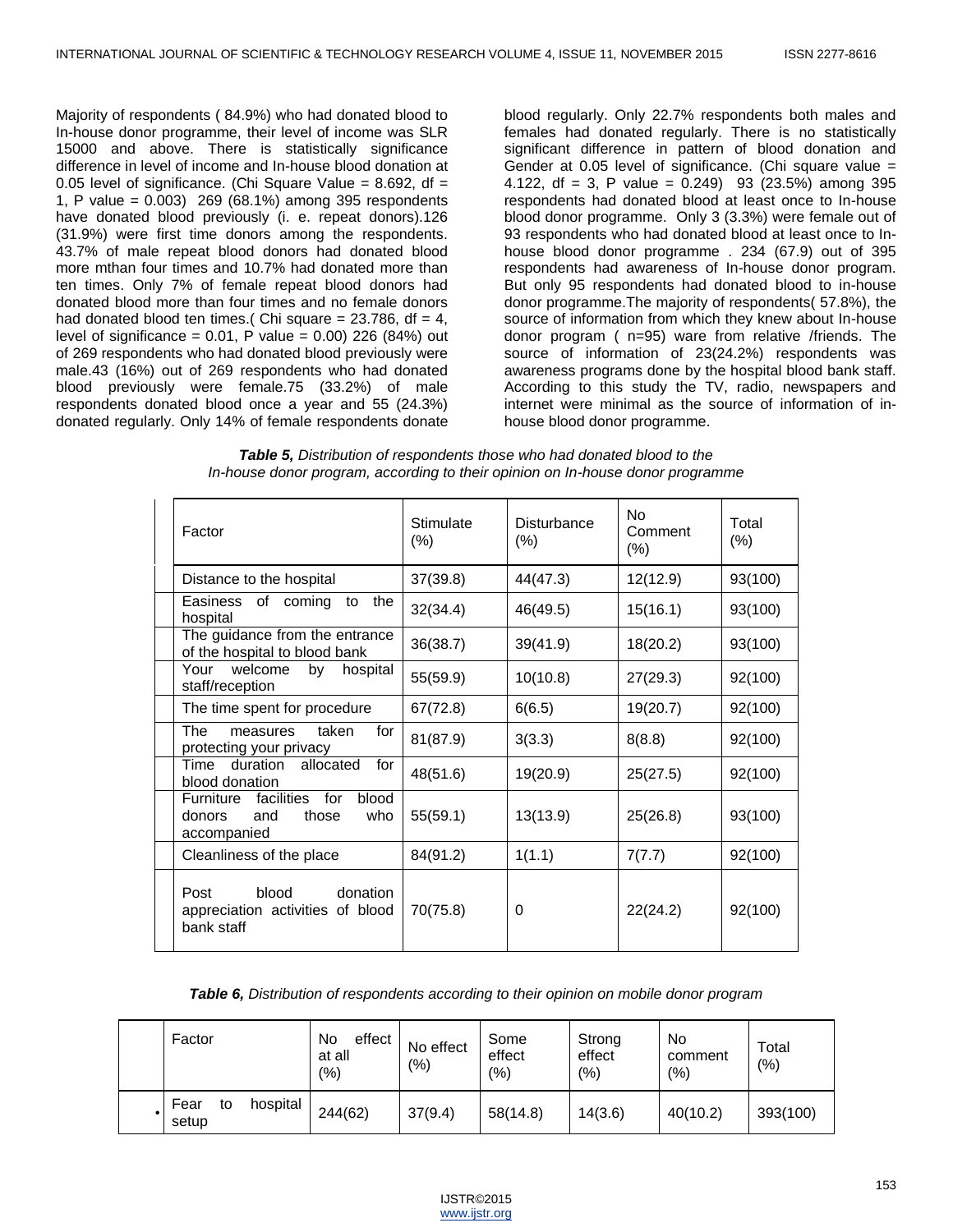| Recognition<br>as a<br>blood donor among<br>the community                  | 170(44)   | 53(13.4) | 103(26)   | 14(3.6)   | 51(13)   | 395(100) |
|----------------------------------------------------------------------------|-----------|----------|-----------|-----------|----------|----------|
| The ability to build<br>relationship<br>with<br>the community              | 129(32.6) | 32(8)    | 168(43)   | 22(5)     | 44(10.3) | 395(100) |
| Treating<br>blood<br>donation<br>at<br>a<br>mobile program as<br>a charity | 110(27.8) | 26(6.5)  | 125(31.6) | 90(22.8)  | 44(11.1) | 395(100) |
| Travelling<br>comfort<br>from home                                         | 52(13.3)  | 20(5.1)  | 166(41.8) | 142(36.2) | 14(3.6)  | 395(100) |
| Availability on easy<br>days                                               | 67(17.1)  | 33(8.4)  | 135(34.3) | 135(34.3) | 23(5.9)  | 393(100) |
| Encouragement<br>given by the friends<br>and relations                     | 255(64.5) | 48(12.1) | 35(8.8)   | 15(3.7)   | 42(10.6) | 395(100) |
| Popularity given by<br>the media                                           | 265(67.6) | 38(9.5)  | 26(6.5)   | 9(2)      | 57(14.4) | 395(100) |
| Request made by<br>your employer                                           | 316(80)   | 37(9.3)  | 8(2)      | 0         | 34(8.6)  | 395(100) |
| Gift<br>souvenirs,<br>mobile<br>given<br>at<br>blood<br>donation<br>camps  | 287(72.9) | 35(8)    | 25(7.3)   | 1(0)      | 47(11.8) | 395(100) |

The 244 out of 365 respondents were 10km or less than distance from residence to hospital with in-house donor facility. Whilst 373 out of 395 were 10km less than distance from residence to mobile campaign. There was no statistically significance difference found between age group and repeat blood donation. 29 .7% respondents who have donated blood previously were within 30 – 35 age groups.

# **Facility Survey**

The number of hospital blood bank recruited in to this study was ten for the facility survey. Facilities available for inhouse blood donation including donor recruitment, retention and recall were studied using a check list. In-house donor capacity was 25 beds of all hospitals. For evaluate the responsiveness and professional image seven factors were considered. Drinking water available for donors, Comfortable seating facility available in waiting area, Toilet facilities available for donors, Privacy, Clean and tidy cloths, Arrangement of beds, equipments ect and Safety and hygienic were those factors. Only 30% of hospital blood banks had toilet facilities for donors. Drinking water availabled in 40%.But safety and hygiene, clean and tidy cloths were available in 90% of hospital blood banks. When consider the availability of post blood donation appreciation activities of blood bank staff, inform donors their blood group was 100% and individual written notice of appreciation is send to every donor following In-house donation was 60%. But, providing small tokens of appreciation for achieving certain number of donations was availabled only 20% ( BH Watupitiwala and TH Kalubowila). Most commonly used in-house donor recall method was post cards. SMS and Email had never used. Given a phone call was used by TH Kalubowila and BH Avissawella.WHO

has recommend several donor records essential for donor recruitment, retention and recall for in-house blood donor programme. In-house donor register and register of donors with less common blood types were available almost all blood banks. Regular donor panel register and temporary in house donor deferral record were available 30% and 40% respectively. only BH Watupitiwala had blood donors data base.

# **Discussion**

National blood transfusion service Sri Lanka requires approximately three hundred thousand blood donors annually (WHO). Since 2005, NBTS has been discouraging the replacement donation to reach its goal of 100%volentory non-remunerated donation. NBTS currently practiced two types of blood donor programmes for collect blood requirements. Those are Mobile donor programme and In-house donor programme. In 1998, 80% of total blood collection of NBTS from In-house blood donor programme (Table 1) .But currently it claims only about 10% of total blood collection (Table 2). Main objective of this study is to determine the factors affecting the blood donors of selecting blood donor program in Western province, Sri lanka.

# **Blood donor Questionnaire**

Blood donors are from different educational background. Therefore interviewer administered questionnaire was designed to maximize the correctness, reliability, and completeness of answer the questions. The implication of gender, age, ethnicity and religion with the Mobile and Inhouse blood donor programme.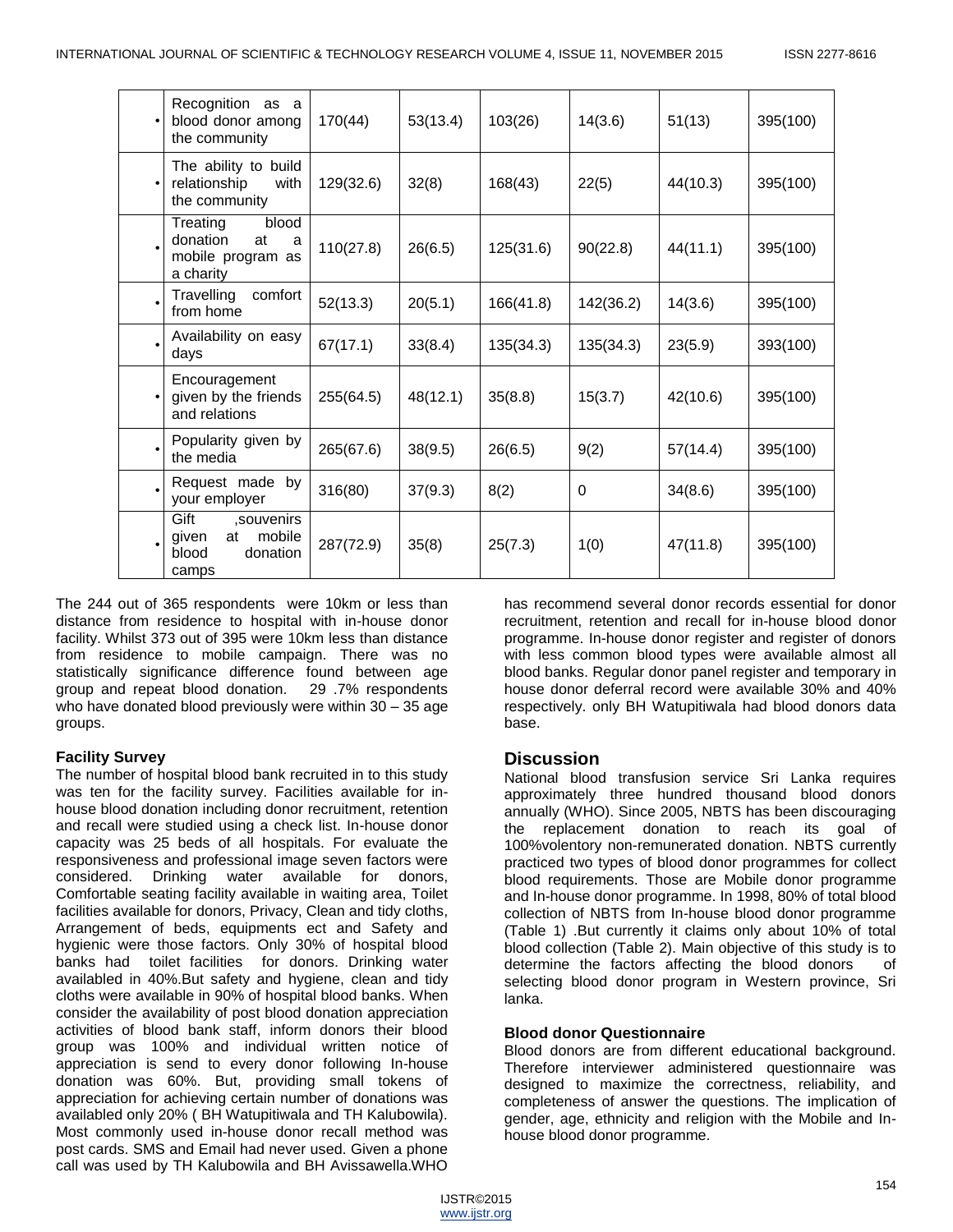## **Gender distribution**

Most of the blood donors in the sample were male . Previous study done in Sri Lanka also states the most of blood donors were male (Jayalal, 2002). Haemoglobin level of female population in Sri Lanka which is less than 12g/dl and their body weight which is less than 50 kg may cause for lower blood donation of females. Those two are essential criteria to be selected as blood donors. This may be the major cause for the lesser number of females in the donor sample .When In-house blood donation and Sex of donors are considered 96.8% of In-house blood donors were male. Only 3 (3.3%) out of 92 female had donated to In-house donor programme . When the distribution of pattern of blood donation and sex are considered 90.2%of regular blood donors were male.43 out of 92 females population had donated blood previously, which shows the majority of female were first time donors.226(76.6%) out of 303 male population had donated blood previously. Boulware et al (2002) concluded in their study that female sex is a major demotivating factor of blood donation. 10.7% of male repeat blood donor population had donated blood more than ten times. 43.1% of the male repeat blood donor population had donated blood more than five times.

These factors lead to inference that

1. Gender distribution of blood donors differ remarkably.

2. Gender distribution of In-house blood donors differ remarkably.

3. Majority of male donors had become the repeat donors.

## **Ethnicity and religion distribution**

Majority of the blood donor population were Sinhala Buddhists. "Donating a part from own body for others well being is highly valued in Buddhism. This may be the reason of higher motivation among Buddhist to donate blood" (Jayalal, 2002).In addition the ethnic and religion composition of selected population for the sample is predominantly Sinhala Buddhist.This is in line with the research done by Boulware et al (2002) in USA. This study that found minority groups were de -motivated in blood donation.

# **Civil Status**

69% of blood donors in the sample were married.

# **Age**

Highest population of blood donors 108 (27.3%) belong to 30-35 age group. Majority of blood donors were in 24-35 age group. It was found that researches done in Australia that majority of blood donors were 50-59 age group (Polonsky et al, 2010). In 30-35 age group 80 out of 108 blood donors were repeat donors.There was statistically significant association exists between age and previous blood donation. 60.3% of In-house blood donor population belonged to 30-41 age group.In extreme of age groups, Inhouse blood donation could be observed remarkably low. A statically significant association exists between age and Inhouse blood donation. The implication of educational level, employment sector and income level with Mobile and Inhouse blood donation

# **Educational level**

The educational level of majority of donor population was up to GCE O/L. Only 8.1% of donor population had higher educational qualification. This is different from the findings of study done by Bueiuiene et al, 2011 in Lithuania that majority of voluntary blood donors had higher education level.

# **Employment**

58% of donor population was permanently employed.But the percentage of permanently employed female donor population is 25.3%.

# **Sector of employment**

Majority (67.5%) of permanently employed donors were employed in private sector.168 out of 269 repeat donors were permanently employed. 20.2% of permanently employed blood donors were regular donors.

There was no statistically significant association between sector of employment and pattern of blood donation in this study population.

## **Income level**

14.7% of blood donor population belonged to lowest income level category .That might be due to fact that people who were not engaged in income generation (e.g. house wives , students, unemployed) were included in to this category .Only 5.6 % of donors were from higher income group.73.1% of blood donors belonged to middle and higher income level.

There was a statistically significant difference between income level and blood donation.

#### **Donor awareness and source of information about Inhouse donor program**

32.1% of blood donors population were not aware of Inhouse donor programme. Only 93 out of 234 who had been aware of In-house donor program me , had donated blood to In-house donor programme.This shows that majority of the donor population who had been aware of In-house donor programmers couldn't recruited by In-house donor programme.

## **Perception of In-house blood donors regarding Inhouse donor programme**

Distance was disturbance to 47.3% of In-house donor population. Half of the In-house donor population had travelling problems to In-house donor facility. Directions to the blood bank were disturbance to 39.3% of donor population. That might be due to fact that some blood banks (e.g. TH Kalubowila,BH Wathupitiwala) were located at one corner of the hospital or the second/third floor of the building. The availability of directions boards were in poor (TH Ragama ) condition. Reception, timeliness, privacy ,opening hours, seating facilities, cleanliness and post blood donation appropriation activities were the parameters that stimulated the In-house blood donors. Moore (2008) found in his research that image of the national blood transfusion

service was motivational force for blood donation.

## **Motivational factors of blood donors in blood donation to mobile donor programme**

In this study population, fear of hospitals, recognition in the community as a blood donor, peer pressure, media influence, influence by employer and gift or remunerations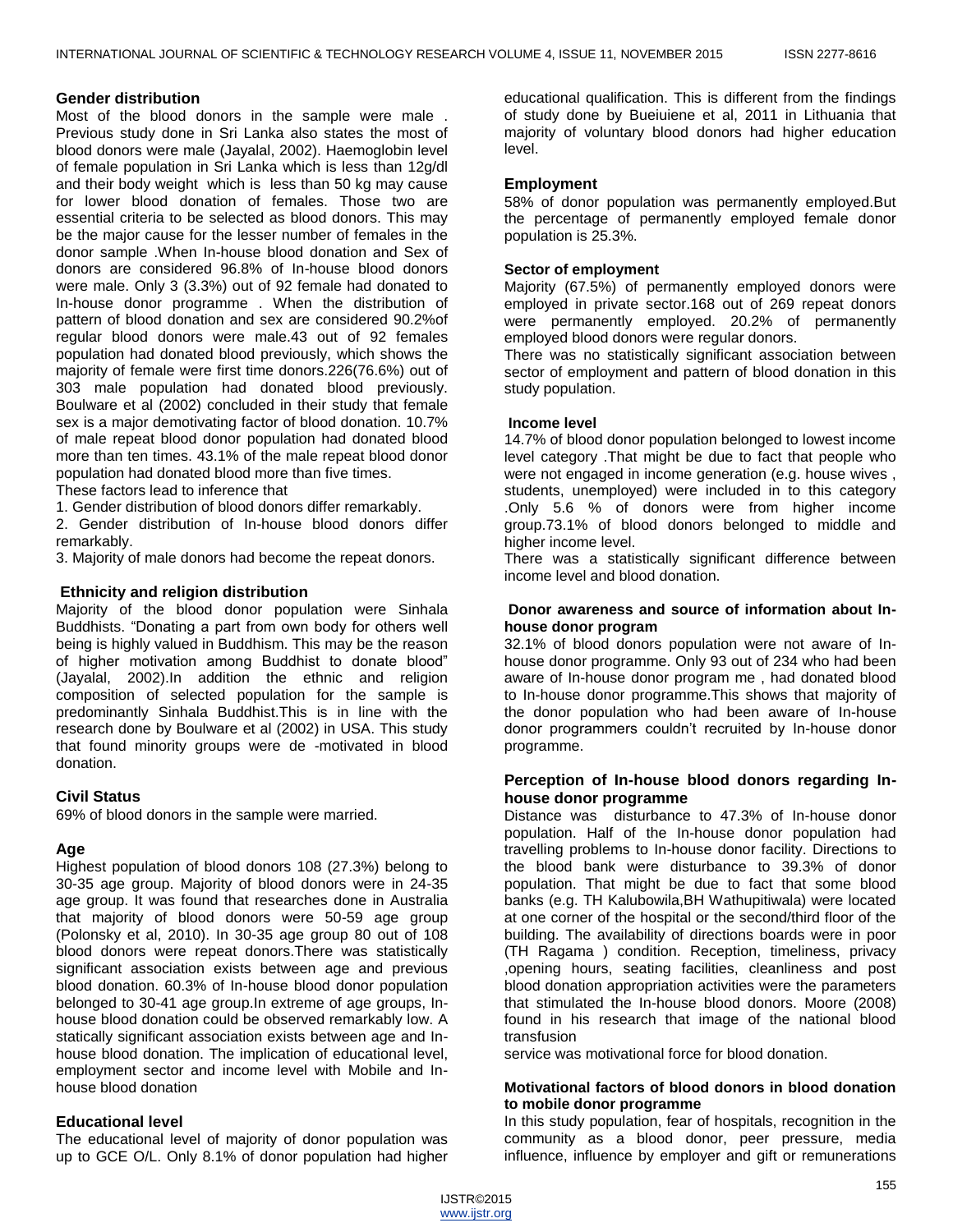were not motivational factors for blood donation to mobile programme. This differ from the findings of a study carried out of Boulware et al (2002), It was found that fear to hospitals was a major de-motivation factor of blood donation. Mobile donor programmes held on easy days and closer to their residence, were the most motivational factors to donate blood to mobile donor programme.36.2% of donor population had strong effect on motivation that mobile campaigns were held closer to their homes and 41.6% had at least some effect of mobile campaign if they were held on convenience days that they can participate in. Similar proportion had at least some effect on that. This is consistent with that 58% of blood donors permanently employed. Therefore, it might not be easy for them to attended blood donation unless it is closer to their work place.

# **Distance distribution**

94.4% of mobile donors were within 10 km of distance from their living place. This indicates that distance is a significant factor in selecting blood donor programme. 38.2% of blood donors were more than 10 km away from their closest Inhouse blood donor facility . In Sri Lanka, free western type government health care services are available within 4.8 km of patient's home (Annual Health Bulletin, 2008). However, most of those health facilities are lack of In-house donor facility. There are only 4 health institutions with In-house donor facility in Kaluthara district that has  $1576 \text{ km}^2$  land area and 11.1 million population (source-Register general department statistics and NBTS statistics).

#### **Facility survey**

The total bed capacity was 25. Usually, in-house donor facility open from 8 am to 4 pm. According to WHO recommendation, maximum time duration for single episode of blood donation is less than one hour. Average In-house donor capacity per year of these ten study setting hospitals (bed capacity x opening hours per day x 365) should be more than 73000units. But it had collected only 3677units (table2). Most of the blood banks could not accepted inhouse donations when the team visited out side. Basic facilities for blood donors like availability of drinking water, toilet facilities were very poor. Safety and hygiene, cleanliness and arrangement were in accepted level according to the hospital management manual. Maintaining of registers required for donor recruiting, recall and identify and trace the lapse donors were not available accordingly. Most of the blood bank staff was not aware some of those registers and records. Post donor appreciation activities were confined only to send donor blood group in majority of blood banks.

# **CONCLUSION**

This study concludes that there was a considerable disparity of people attracting to the blood donation. Especially the young age group (18-23) was remarkably low in donating blood. The study shows that the female participation to the blood donation was minimum in both Mobile and In-house donor programmes. When the educational level is considered, the higher educational group was the least tendency to donate blood. However, it was explained that middle and higher income groups were more interested in donating blood. The group of permanently employed population donates blood more than

that of unemployed, self-employed and business communities. When the pattern of blood donation is considered the tendency of repeat donors, becoming regular donors is considerably low. That might be due to the lack of proper recalling methods. Awareness of the donors regarding In-house donor programme was satisfactory. How ever, there weren't proper programmes to recruit them as In-house donors. Technical quality of In-house donor programme could be considered satisfactory. However, functional quality aspect needs to be improved.

# **LIMITATIONS**

1. Different ideas and views from a similar study could not be used, as there were no other comparative studies done on this subject.

2. Blood donation is a national programme. Input for this study was taken only from the hospitals with both Mobile and In-house donor programmes in Western province.

3. The main partner of NBTS, National Blood Centre, Narahenpita, which has well established mobile and Inhouse donor programmes wasn't included in this study.

4. A sample was not selected from the In- house blood donors.

5. The Checklist was not pretested.

# **References**

- [1] Aggarwal, S and Sharma, V. (2012) Attitudes and problems related to Voluntary blood donation in India: A short communication. Annals of Tropical Medicine and Public Health, 5, 50-52 [.http://www.atmph.org/article](http://www.atmph.org/article)
- [2] Annual Health Bulletin, 2008. Ministry of health, Sri Lanka.
- [3] Australian Bureau of Statistics. (2007) Census of population and Housing.
- [4] [\(http://www.abs.gov.au/\)]((http:/www.abs.gov.au/))
- [5] Barbara, M., White,K.M., Ketherine, M., Hyde, M. .K and Terry , D . J. (2008) The Psychology of blood donation: current research and future direction. Transfusion Medicine Reviews, 22, 215- 233.
- [6] Blood Donation Procedure, National Blood Transfusion Service, Sri Lanka.
- [7] [http://www.bloodbanksrilanka.com.](http://www.bloodbanksrilanka.com/)
- [8] Boulware, L. E., Rathner,L, E., Ness, P. M., Cooper, L. A., Chambell-Lee, Laveist, T. A., Powe, N. R., (2002) The contribution of socio demographic, medical and attitudinal factors to blood donation among the general public. Transfusion, 42, 669-678.
- [9] Bueiuiene, I ., Blazeviciene ,A.,Stoniene, L .,Kazlauskaite , R .and Skudine,V.(2011) Blood donors motivation and attitude to non-remunerated blood donation in Lithuania. BMC Public Health.